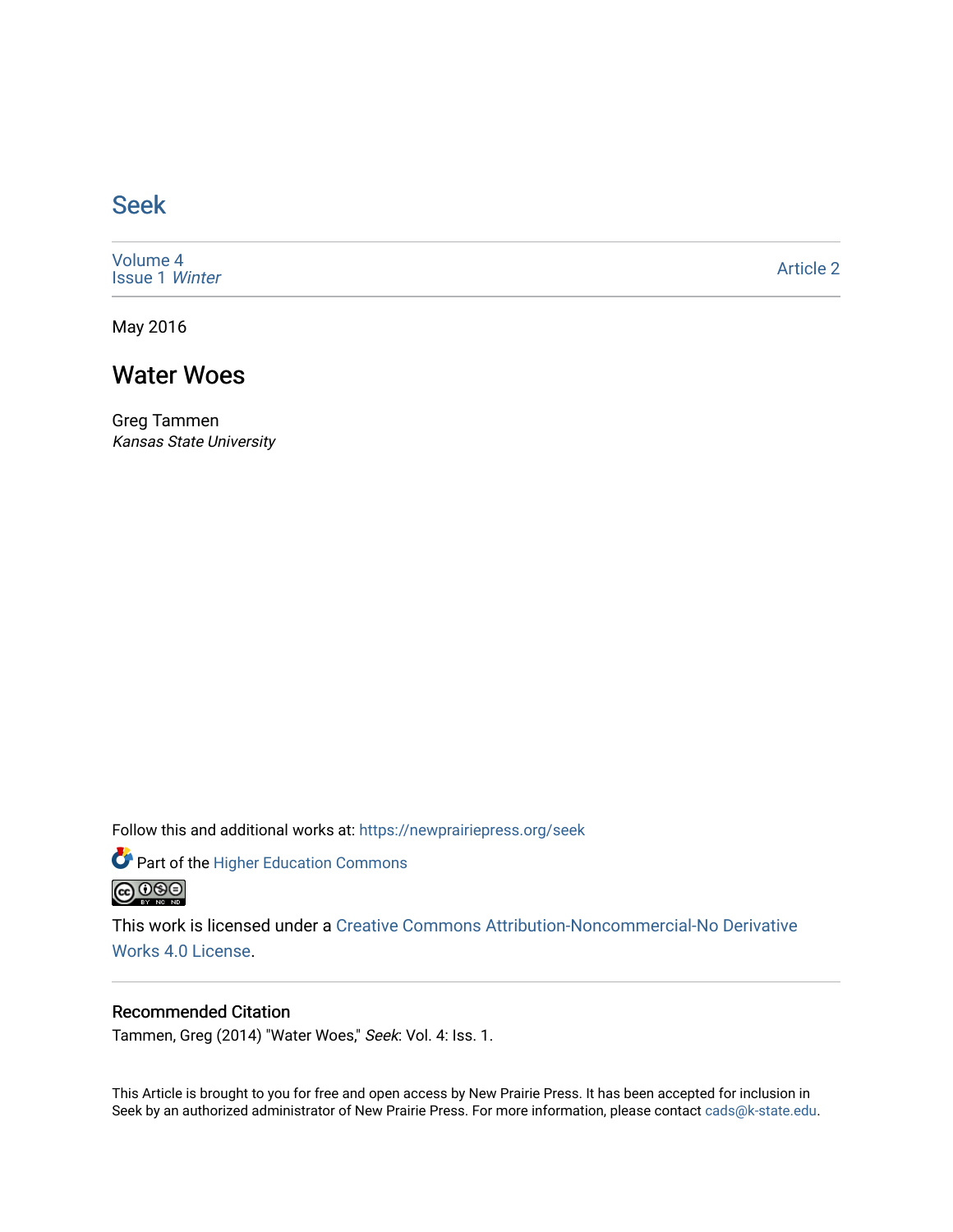

## Water woes

*Researchers find* vast U.S. aquifer being tapped out



Kansas is one of the nation's leading agricultural states. But its future success may have more to do with what happens under the fields than in them, as an important natural irrigation source is nearing 70 percent depletion.

An interdisciplinary team of researchers at Kansas State University recently published a study that predicted a future timeline for the depletion and natural recharge rate of the Ogallala Aquifer, as well as its effects on future crop production and cattle in Kansas. The Ogallala Aquifer spans eight states and produces roughly 30 percent of all of the irrigation for agriculture in the U.S.

"When you look at a topic like the Ogallala, it's about more than just the groundwater," said David Steward, professor of civil engineering at Kansas State University. "The groundwater in Kansas is not blue, it's green, meaning that there are a lot of economics tied up in it."

Using past and present measurements of groundwater levels, Steward and colleagues developed a statistical model that projected groundwater declines in western Kansas for the next 100 years and the effect they will have on cattle and crops — key components in the state's agricultural economy.

They found that if current irrigation trends continue, 69 percent of the groundwater stored in the Ogallala Aquifer will be depleted in 50 years. Immediately reducing water use could extend the aquifer's lifetime and increase net agricultural production through the year 2110.

Similarly, their model estimated that 3 percent of the aquifer's water had been used by 1960. By 2010, 30 percent had been tapped. An additional 39 percent is projected to be used by 2060 — resulting in the 69 percent loss given current use. Once depleted, the aquifer could take an average of 500-1,300 years to completely refill.

"My colleagues and I wrote the paper for the family farmer who wants to pass his land on to his grandchildren knowing that they will have the same opportunities that farmers do today," Steward said.

But the study has resonated with a broader audience. It was covered by The Wall Street Journal, NBC News, Fox News, NPR, the Discovery Channel, USA Today, Scientific American and The Economist magazine among others, and has generated numerous editorials and letters to the editor in newspapers.

Similarly, it attracted the attention of Kansas Gov. Sam Brownback, who cited the study's findings at his Council of Economic Advisers, a consortium of business executives from across the state.

"One of the key issues for this region for the state — is water," Brownback said at the August meeting. "[The Ogallala] is an enormous gift that has been given to this region of the world. But it is finite."

Steward said complete depletion of the Ogallala Aquifer doesn't have to be in Kansas' future, however.

Water use efficiencies have increased about 2 percent a year in Kansas, resulting in about 2 percent more crop for each unit of water. While water use will peak around 2025, the current trend of increased efficiencies will result in corn and cattle production peaking around 2040. What happens next largely depends on decisions in the near future.

"At some point we will need to use less water," Steward said. "We're on this trajectory, but there are still things we can do to change it. That path and the final outcome from it are not preordained. As a society, we have an opportunity to make some important decisions that will have consequences for future generations."

The study also was conducted by Kansas State University's Michael Apley, professor of clinical sciences and an expert in cattle production; Stephen Welch, professor of agronomy who helped with a statistics method called bootstrapping; and Scott Staggenborg, adjunct professor in agronomy who helped with agricultural production methods.

It was published in the scientific journal Proceedings of the National Academy of Sciences, or PNAS. It took four years to complete and was funded by the National Science Foundation, the U.S. Department of Agriculture and the university's Rural Transportation Institute.

*By Greg Tammen, Communications and Marketing*